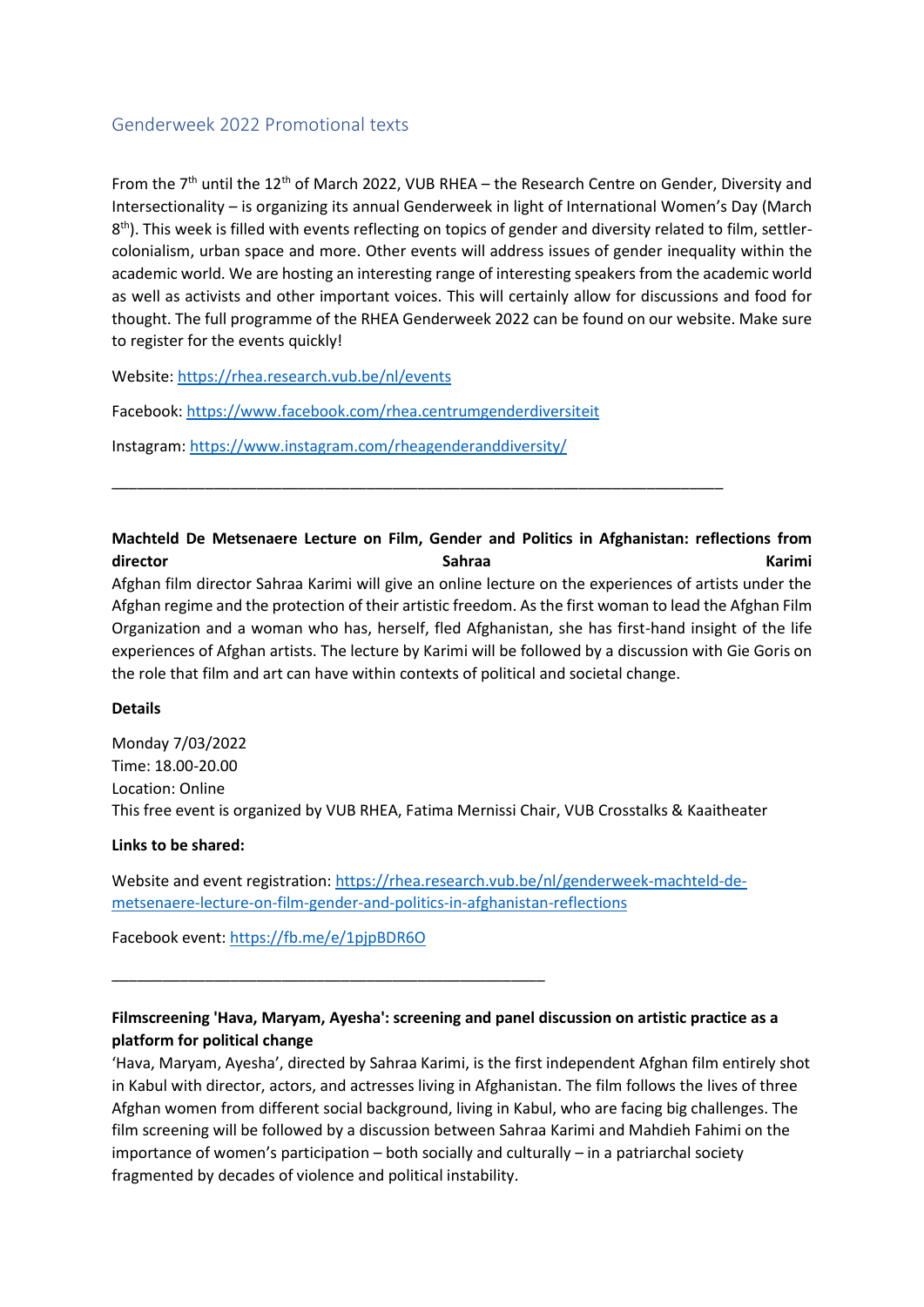# **Details**

Tuesday 8/03/2022 Time: 19.00-21.30 Location: Bozar This event is organized by VUB RHEA, Fatima Mernissi Chair, Bozar, VUB Crosstalks & Kaaitheater

# **Links to be shared:**

Website[: https://rhea.research.vub.be/nl/genderweek-filmscreening-hava-maryam-ayeshe](https://rhea.research.vub.be/nl/genderweek-filmscreening-hava-maryam-ayeshe)

Registration[: https://www.bozar.be/en/calendar/hava-maryam-ayesha-sahraa-karimi](https://www.bozar.be/en/calendar/hava-maryam-ayesha-sahraa-karimi) 

Facebook event:<https://fb.me/e/1EYq9BCa9>

# **ELO Session: Horizon Europe and the gender dimension in research**

\_\_\_\_\_\_\_\_\_\_\_\_\_\_\_\_\_\_\_\_\_\_\_\_\_\_\_\_\_\_\_\_\_\_\_\_\_\_\_\_\_\_\_\_\_\_\_\_\_\_\_

Are you a researcher interested in preparing a Horizon Europe project proposal? Join this interactive session and learn from pertinent speakers on how to integrate within your project the award criteria aspect of the gender dimension within research. The objective is three-fold:

- Enhanced know-how and clarity on what is the gender dimension of research
- Better understanding of how to integrate and make relevant use of this award criteria in your research project
- Better grasp of the different aspects of gender requests in preparing a research project proposal

Understanding these aspects, will lead to an enriched research content of your research project proposal.

Speakers will include EU representative(s) from relevant institutions, as well as VUB and EUTOPIA researchers, who will share their experiences.

The format of the session will allow, next to the presentation of the speakers, interaction trough Q&A session, moderated by the European Liaison Office of VUB. For more information, please contact Cristina Macovei [Cristina.macovei@vub.be](mailto:Cristina.macovei@vub.be)

N.B. On 10 March, a EUTOPIA session on gender equality plans at higher education institutions is organized by Cergy University. More information will be soon available on the EUTOPIA and VUB communication channels.

#### **Details**

| Tuesday          | 8/03/2022   |
|------------------|-------------|
| Time:            | 13.00-14.30 |
| Location: Online |             |

This free event is organized by VUB RHEA and the European Liaison Office of VUB.

# **Links to be shared:**

Website + registration form: [https://rhea.research.vub.be/nl/genderweek2022-elo-session-horizon](https://rhea.research.vub.be/nl/genderweek2022-elo-session-horizon-europe-and-the-gender-dimension-in-research)[europe-and-the-gender-dimension-in-research](https://rhea.research.vub.be/nl/genderweek2022-elo-session-horizon-europe-and-the-gender-dimension-in-research)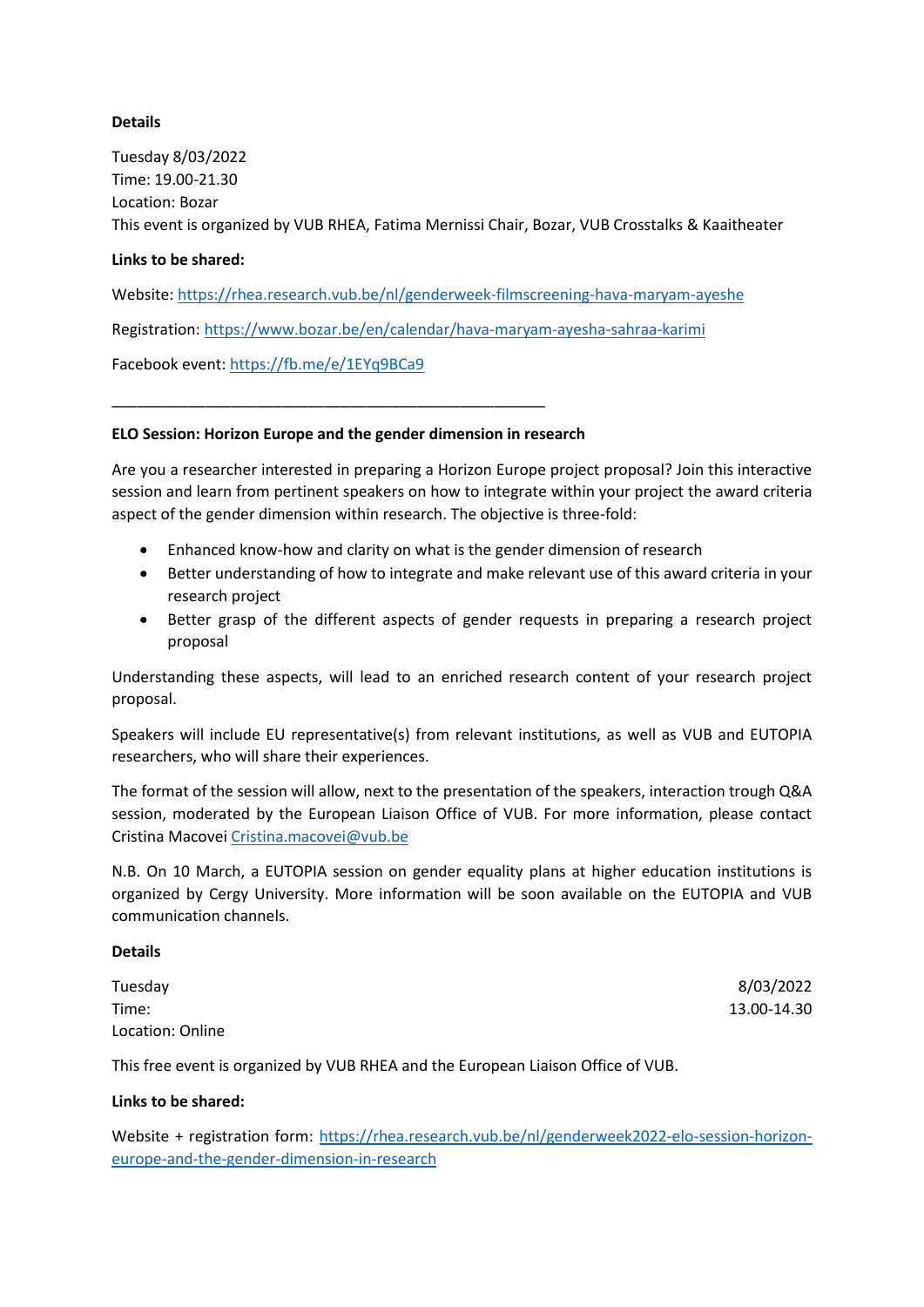## **Bystander workshop 'act against sexual harassment' for students**

\_\_\_\_\_\_\_\_\_\_\_\_\_\_\_\_\_\_\_\_\_\_\_\_\_\_\_\_\_\_\_\_\_\_\_\_\_\_\_\_\_\_\_\_\_\_\_\_\_\_\_

\_\_\_\_\_\_\_\_\_\_\_\_\_\_\_\_\_\_\_\_\_\_\_\_\_\_\_\_\_\_\_\_\_\_\_\_\_\_\_\_\_\_\_\_\_

Harassment and sexual violence should not have a place at the university and other educational settings, nor in our society as a whole. One tool that has proven to be effective when it comes to harassment prevention, is bystander intervention training. Juliette Sanchez-Lambert, one of the authors of the book "It's not that grey", will give a workshop on how to act against harassment as a bystander. This workshop provides information on how to identify harassment and be aware of its warning signs, concrete tools and methods to intervene as a bystander and how to create positive change by changing the culture around harassment and sexual violence in your own surroundings. This workshop is open to students of all genders.

## **Details**

Tuesday 9/03/2022 Time: 17:00-18:30 Location: Online This free event is organized by the VUB Equality Team, VUB RHEA and Brussels School of Governance

## **Links to be shared:**

Website[: https://rhea.research.vub.be/nl/bystander-workshop-act-against-sexual-harassment-for](https://rhea.research.vub.be/nl/bystander-workshop-act-against-sexual-harassment-for-students-0)[students-0](https://rhea.research.vub.be/nl/bystander-workshop-act-against-sexual-harassment-for-students-0)

#### **Feminist and queer solidarities with Palestine: lecture by Mikki Stelder and Haneen Maikey**

This lecture, given by Palestinian activist Haneen Maikey and dr. Mikki Stelder, will discuss the imposition of gender and sexual norms within settler-colonialism. This lecture is organized as part of an inter-university lecture caravan on Palestine, following the solidarity campaign with Palestinian protests. Maikey and Stelder will look specifically at the instrumentalization of gay rights in the context of Israel's settler colonial occupation in Palestine and discuss how a queer and feminist perspective can add to our understanding of settler-colonialism. This topic will be put into the broader context of colonialism and transnational feminist and queer solidarities.

#### **Details**

Wednesday 9/03/2022 Time: 10.00-12.00 Location: Online

This free lecture is part of a lecture series together with colleagues from UGENT, UA, KUL and the ULB, and organized by RHEA, EDGE and BSoG VUB and with support from the Global Minds Fund.

## **Links to be shared:**

Website and registration: [https://rhea.research.vub.be/nl/genderweek-feminist-and-queer](https://rhea.research.vub.be/nl/genderweek-feminist-and-queer-solidarities-a-lecture-part-of-the-inter-university-lecture-caravan-on)[solidarities-a-lecture-part-of-the-inter-university-lecture-caravan-on](https://rhea.research.vub.be/nl/genderweek-feminist-and-queer-solidarities-a-lecture-part-of-the-inter-university-lecture-caravan-on)

Facebook event:<https://fb.me/e/1DPQsoMEV>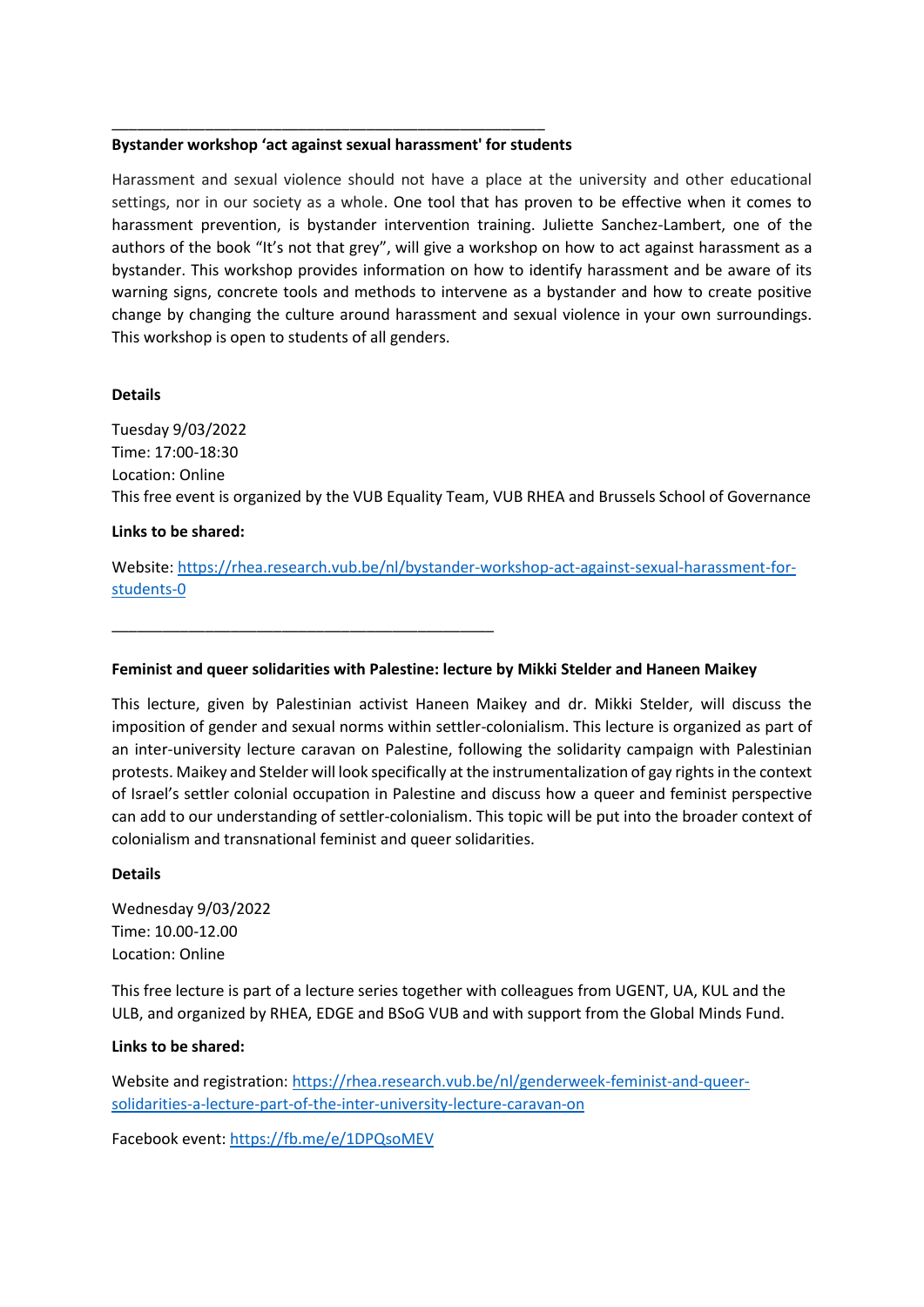\_\_\_\_\_\_\_\_\_\_\_\_\_\_\_\_\_\_\_\_\_\_\_\_\_\_\_\_\_\_\_\_\_\_\_\_\_\_\_\_\_\_\_\_\_\_\_\_\_\_\_\_\_\_\_\_\_\_

#### **Womxn in academia**

Womxn in Academia is an open and informal group of people who identify as womxn and work in academia. We come together regularly to share experiences of working in an environment that is dominated by White men, discuss daily tactics of how to deal with issues of motivation and belonging, or discrimination, harassment or invisibilization, and support each other in our work at the university. When needed and possible, we organize meetings on particular issues that need policy attention. The event during the Genderweek will specifically focus on the experiences of working as womxn in academia during the global pandemic and the aim and organization of the Womxn in Academia group.

Wednesday 9/03/2022 Time: 14.00-15.30 Location: Online

**Links to be shared:**

Website and registration:<https://rhea.research.vub.be/nl/genderweek-womxn-in-academia>

Facebook event:<https://fb.me/e/4mITu2Stv>

# **Bioethics, multi-parenting and new forms of relationships**

**\_\_\_\_\_\_\_\_\_\_\_\_\_\_\_\_\_\_\_\_\_\_\_\_\_\_\_\_\_\_\_\_\_\_\_\_\_\_\_\_\_\_\_\_\_\_\_\_\_\_\_\_\_\_\_\_**

# **(This event will be in Dutch)**

In the care of underage patients, the legislator as well as the bioethicist dedicate an important role to the parents of the child. Parents function as the representatives of minors as long as they do not have sufficient competence and maturity. Implicitly, the interpretation given to parenthood in this regard relies heavily on a heteronormative view, in which two heterosexual parents who have a first-degree genetic relationship with the child act as representatives. New forms of relationships and cohabitation (same-sex relationships, polyamory, transnational relationships) and new reproductive technologies are increasingly putting pressure on that interpretation.

In this panel, we address the clinical, social, and legal questions that are emerging as a result of these changes. What makes someone a parent? Is the number of possible parents unlimited? Is the concept of parenthood still useful in bioethics and healthcare?

The panel will be composed of, amongst others, Amal Miri (Ugent), Noëmie Willemen (UCL) en Siggie Vertommen (Ugent) and moderated by Dirk Lafaut and Katrien De Graeve.

#### **Details**

Thursday 10/03/2022 Time: 16.00-18.00 Location: VUB Campus Etterbeek, Promotion Room *This free event is organized by VUB RHEA, ECSO and Cyclus Biomedische Ethiek UZ Brussel Location: VUB Campus Etterbeek, Promotion Room (this event will be livestreamed)*

#### **Links to be shared:**

Website and registration: [https://rhea.research.vub.be/nl/genderweek-bio-ethiek-multiouderschap](https://rhea.research.vub.be/nl/genderweek-bio-ethiek-multiouderschap-en-nieuwe-relatievormen)[en-nieuwe-relatievormen](https://rhea.research.vub.be/nl/genderweek-bio-ethiek-multiouderschap-en-nieuwe-relatievormen)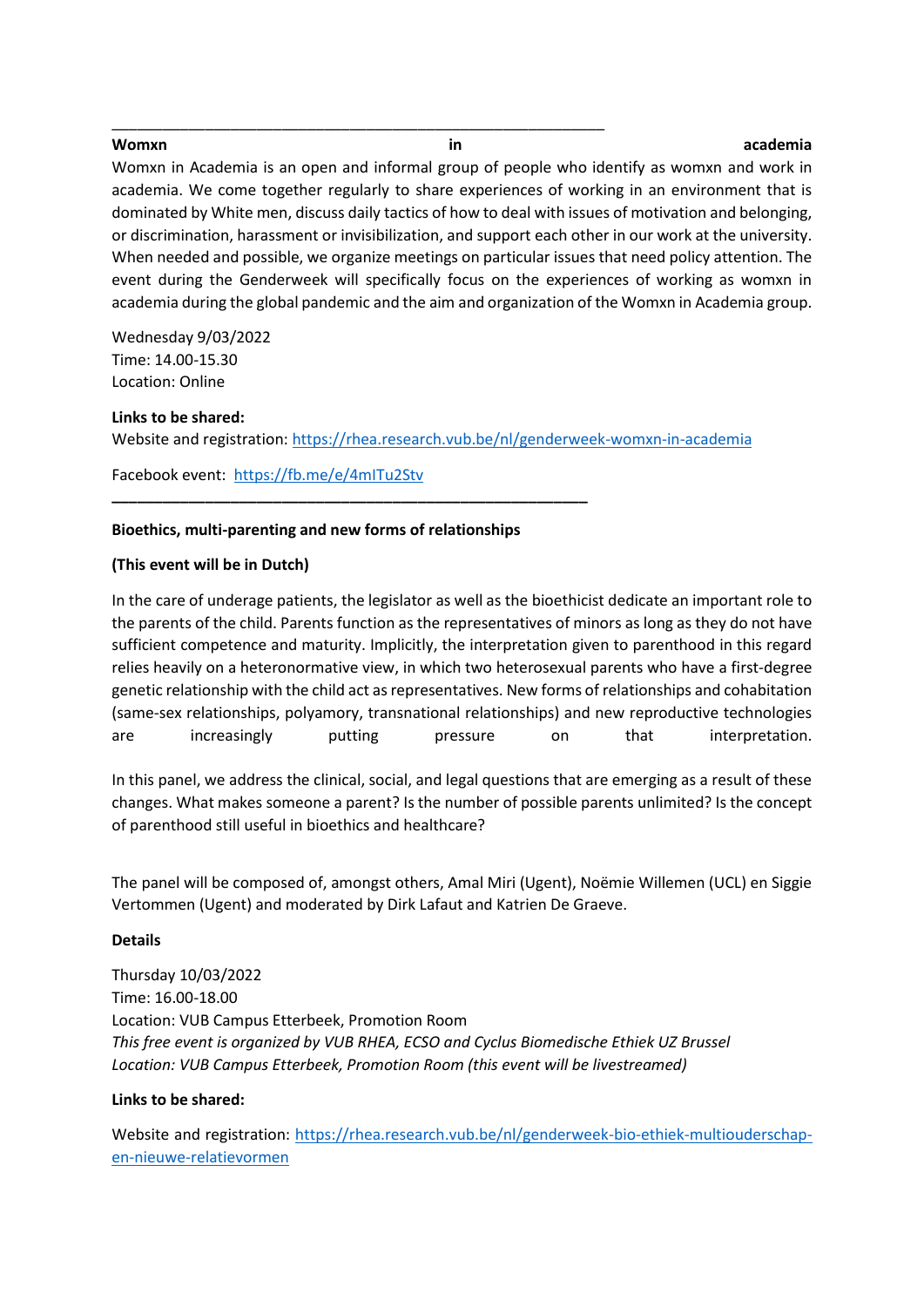**Building feminist cities: an intersectional approach to mobility - Colloquium with Leslie Kern, Apolline Vranken and others – THIS EVENT IS SOLD OUT** Our cities in general, including stations and concepts of mobility, are often designed by men. There is little consideration for women as mothers, workers or carers. The urban streets are at times places of threat rather than community. But what would a more inclusive metropolis in general, and a station specifically, look like? This question will be reflected on in a colloquium with Canadian academic Leslie Kern, architect Apolline Vranken and others, discussing three European cities Brussels, Amsterdam and Vienna.

# **Details**

Thursday 10/03/2022 Time: 19.00-21.30 Location: KVS

This event is organized by RHEA VUB, EUROPALIA, KVS and deBuren

**\_\_\_\_\_\_\_\_\_\_\_\_\_\_\_\_\_\_\_\_\_\_\_\_\_\_\_\_\_\_\_\_\_\_\_\_\_\_\_\_\_\_\_\_\_\_\_\_\_\_\_\_\_\_\_\_**

# **Links to be shared:**

Website[: https://rhea.research.vub.be/nl/genderweek-building-feminist-cities-an-intersectional](https://rhea.research.vub.be/nl/genderweek-building-feminist-cities-an-intersectional-approach-to-mobility)[approach-to-mobility](https://rhea.research.vub.be/nl/genderweek-building-feminist-cities-an-intersectional-approach-to-mobility) Facebook event:<https://www.facebook.com/events/637123147555952/?ref=newsfeed>

# Registration:

[https://www.kvs.be/fr/agenda/808/Europalia\\_deBuren\\_Rhea\\_VUB\\_KVS/Building\\_feminist\\_cities\\_a](https://www.kvs.be/fr/agenda/808/Europalia_deBuren_Rhea_VUB_KVS/Building_feminist_cities_an_intersectional_approach_to_mobility) n intersectional approach to mobility

# **\_\_\_\_\_\_\_\_\_\_\_\_\_\_\_\_\_\_\_\_\_\_\_\_\_\_\_\_\_\_\_\_\_\_\_\_\_\_\_\_\_\_\_\_\_\_\_\_\_\_\_\_\_\_\_\_ Women in science day 2022: gender-fair recruitment in academia**

How can we recognize implicit biases and improve gender balance during recruitment processes in academia? Several speakers from FWO, FNRS, Belgian universities, and others will reflect on the challenges of gender-fair recruitment and provide tips and tricks. This meeting is targeted at young researchers, supervisors and faculty members, selection committees, diversity teams of universities and research funding agencies.

# **Details**

Friday 11/03/2022 Time: 12.00-17.00 Location: Universitaire Stichting This free event is organized by BeWiSe in partnership with VUB RHEA.

# **Links to be shared:**

Facebook event:<https://www.facebook.com/events/285970110291060/?ref=newsfeed>

Website[: http://www.bewise.be/events?fbclid=IwAR0d71S-](http://www.bewise.be/events?fbclid=IwAR0d71S-BlhB0oG8AqTB8eK0lLjzCfrfLvW_E0SdusQmf4HjR-KVit2SowM)[BlhB0oG8AqTB8eK0lLjzCfrfLvW\\_E0SdusQmf4HjR-KVit2SowM](http://www.bewise.be/events?fbclid=IwAR0d71S-BlhB0oG8AqTB8eK0lLjzCfrfLvW_E0SdusQmf4HjR-KVit2SowM)

**\_\_\_\_\_\_\_\_\_\_\_\_\_\_\_\_\_\_\_\_\_\_\_\_\_\_\_\_\_\_\_\_\_\_\_\_\_\_\_\_\_\_\_\_\_\_\_\_\_\_\_\_\_\_\_\_**

**LIJF-elijk ANDERS**